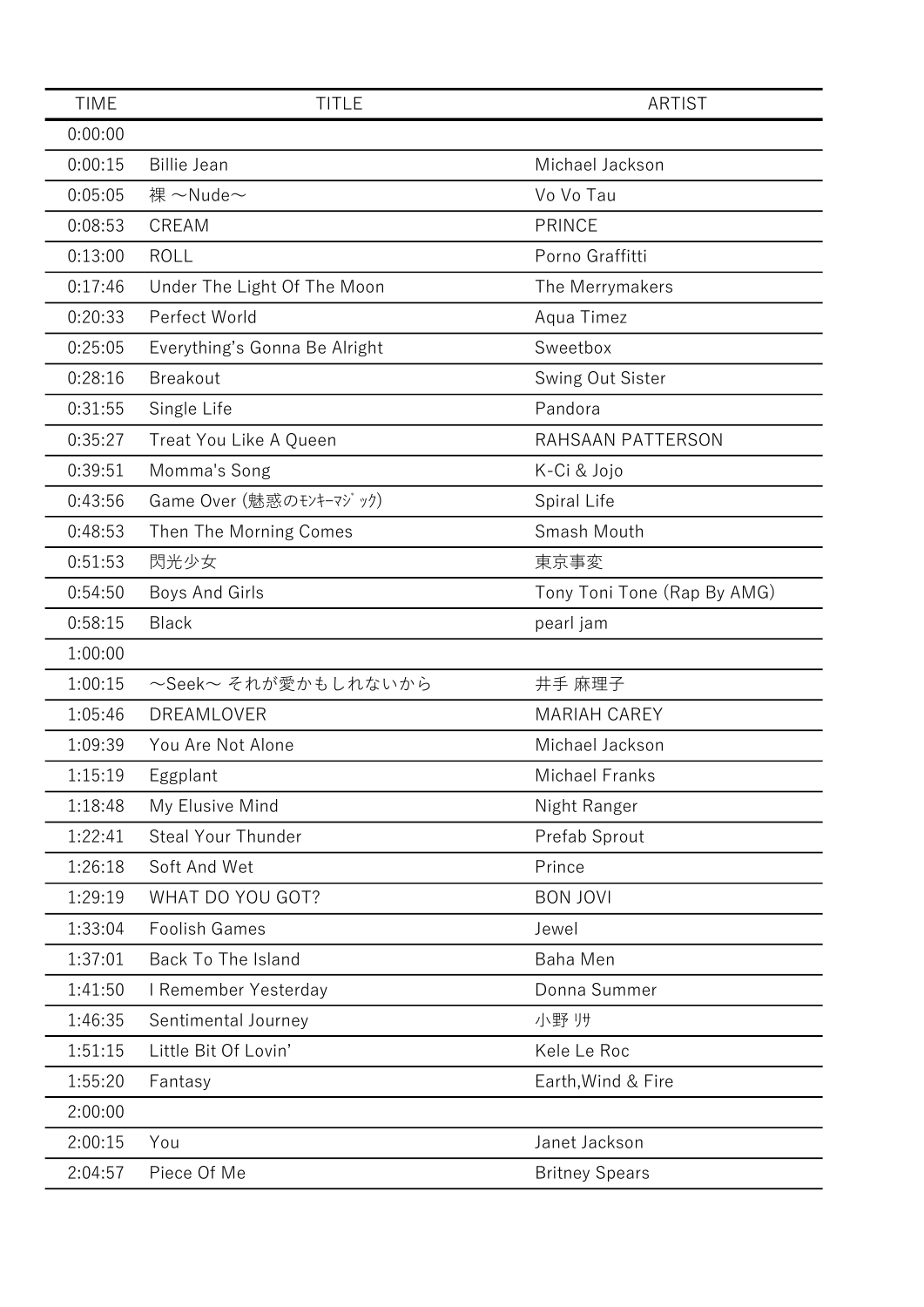| <b>TIME</b> | <b>TITLE</b>              | <b>ARTIST</b>                       |
|-------------|---------------------------|-------------------------------------|
| 2:08:28     | I'm So Lonely             | Cast                                |
| 2:12:46     | Love, needing             | 倉木<br>麻衣                            |
| 2:16:00     | How Do You Do!            | Roxette                             |
| 2:19:07     | Sk8er Boi                 | Avril Lavigne                       |
| 2:22:30     | True Love                 | Patti Austin (duet with David Pack) |
| 2:26:17     | Honey                     | Mariah Carey                        |
| 2:31:14     | Come On Over Baby         | Christina Aguilera                  |
| 2:34:35     | Sunshine                  | Coko                                |
| 2:38:34     | M                         | <b>Princess Princess</b>            |
| 2:43:04     | How To Be A Girl          | 安室 奈美恵                              |
| 2:47:23     | Believe In You            | Amanda Marshall                     |
| 2:51:46     | Fly Robin Fly             | <b>Silver Convention</b>            |
| 2:57:15     | <b>Bad Dance!</b>         | Wuz 1 b? (7+t)                      |
| 3:00:00     |                           |                                     |
| 3:00:14     | <b>CAN'T STOP</b>         | RED HOT CHILI PEPPERS               |
| 3:04:43     | When I'm Up               | Grate Big Sea                       |
| 3:08:04     | <b>Material Girl</b>      | Madonna                             |
| 3:11:54     | ENDORPHINMACHINE          | The Artist Formerly Known As PRINCE |
| 3:16:00     | The Rest Of My Life       | Prince                              |
| 3:17:40     | Sleeping In My Car        | Roxette                             |
| 3:21:11     | I Drive Myself Crazy      | 'N Sync                             |
| 3:25:07     | Beautiful                 | Sophia                              |
| 3:29:52     | alice                     | <b>Swinging Popsicle</b>            |
| 3:34:03     | When Will I See You Again | The Three Degrees                   |
| 3:36:59     | The Power of Smile        | <b>KOKIA</b>                        |
| 3:41:04     | Mi-Na-Kear                | CJ Lewis                            |
| 3:45:20     | <b>Sweet Kisses</b>       | Jessica Simpson                     |
| 3:48:37     | Thriller                  | Michael Jackson                     |
| 3:54:33     | My Revolution             | 美里<br>渡辺                            |
| 3:58:54     | Susie Darlin'             | Robin Luke                          |
| 4:00:00     |                           |                                     |
| 4:01:30     | はじまりのla                   | Dreams Come True                    |
| 4:05:40     | As Long As You Love Me    | <b>Backstreet Boys</b>              |
| 4:09:20     | ノクターン                     | 平原<br>綾香                            |
| 4:13:59     | <b>HAPPY</b>              | <b>BUMP OF CHICKEN</b>              |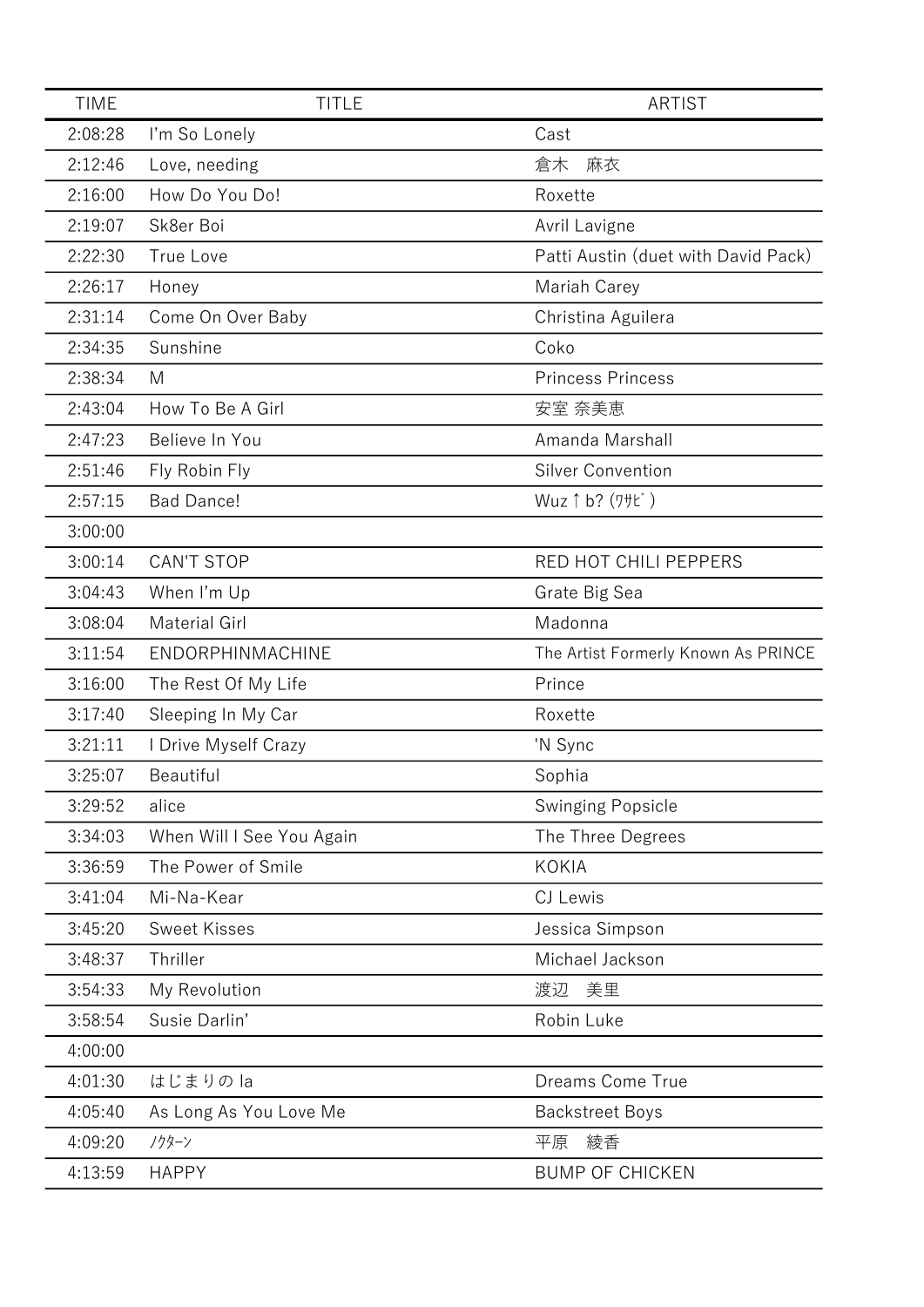| <b>TIME</b> | <b>TITLE</b>                    | <b>ARTIST</b>                            |
|-------------|---------------------------------|------------------------------------------|
| 4:19:55     | Canadian Rose                   | <b>Bluse Traveler</b>                    |
| 4:24:23     | Kiss                            | Prince                                   |
| 4:28:07     | Seasons In The Sun              | <b>Terry Jacks</b>                       |
| 4:31:33     | いますぐ Kiss Me                    | Lindberg                                 |
| 4:35:27     | That's What Friends Are For     | Dionne Warwick With Friends              |
| 4:39:40     | You Came                        | Kim Wild                                 |
| 4:44:12     | Lullaby                         | 三浦<br>大知                                 |
| 4:48:57     | ロンリーガール                         | 加藤<br>ミリヤ                                |
| 4:52:24     | サンタと天使が笑う夜                      | Dreams Come True                         |
| 4:56:33     | Make Love Stay                  | Dan Fogelberg                            |
| 5:00:00     |                                 |                                          |
| 5:00:00     | Cocain                          | Eric Clapton                             |
| 5:03:30     | Why Do Fools Fall In Love       | Diana Ross                               |
| 5:06:22     | いろはにほへと                         | 椎名林檎                                     |
| 5:09:40     | She's international             | babyface                                 |
| 5:13:04     | Like A Rolling Stone            | Bob Dylan                                |
| 5:19:09     | Batdance                        | Prince                                   |
| 5:25:23     | The Blue Cafe                   | Chris Rea                                |
| 5:30:04     | In My Life                      | <b>Bette Midler</b>                      |
| 5:33:14     | Kiss On My List                 | Daryl Hall & John Oates                  |
| 5:37:29     | <b>TRIPOD BABY</b>              | m-flo loves LISA                         |
| 5:42:28     | The Only Living Boy In New York | Everything But The Girl                  |
| 5:46:36     | I Feel For You                  | Chaka Khan                               |
| 5:52:18     | Heart                           | FreeTEMPO feat. blanc.                   |
| 5:56:51     | 明日へのマチ                          | 桑田佳祐                                     |
| 6:00:00     |                                 |                                          |
| 6:00:14     | Don't You Want Me               | <b>JODY WATLEY</b>                       |
| 6:04:19     | No One                          | Alicia Keys                              |
| 6:08:22     | Next Lounge                     | 嶋野 百恵                                    |
| 6:13:41     | <b>SUPERSTAR</b>                | 土岐<br>麻子                                 |
| 6:18:48     | Analyse                         | Cranberries                              |
| 6:22:35     | Loving Every Minute             | Jeniifer Brown                           |
| 6:26:19     | Impossible                      | Kanye West Feat. Twista And Keyshia Cole |
| 6:29:39     | 流星のサドル                          | 久保田 利伸                                   |
| 6:34:02     | Celebration                     | C.J.Lewis                                |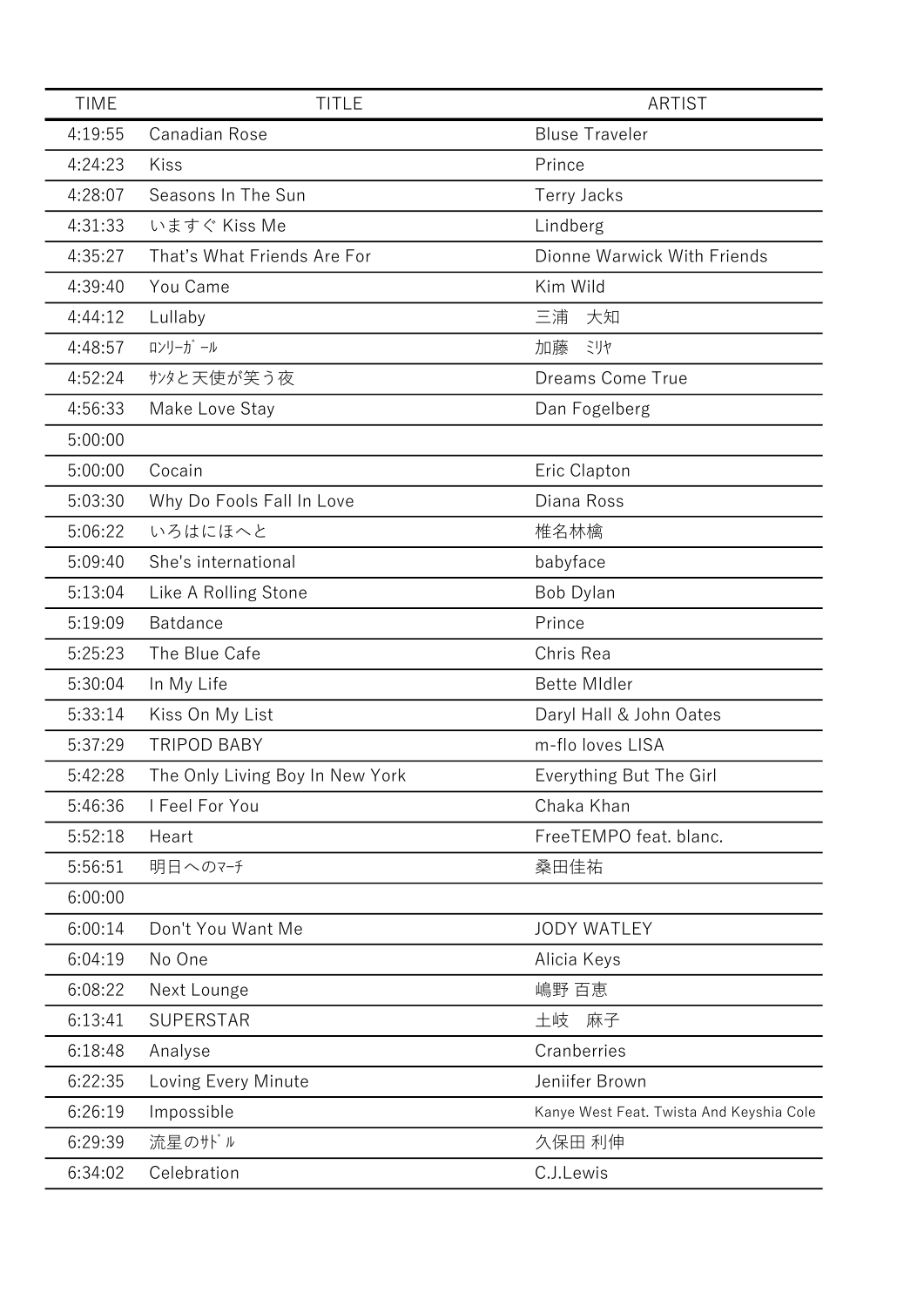| <b>TIME</b> | <b>TITLE</b>                        | <b>ARTIST</b>           |
|-------------|-------------------------------------|-------------------------|
| 6:37:31     | 時間旅行                                | <b>Dreams Come True</b> |
| 6:41:49     | Beat It                             | Michael Jackson         |
| 6:46:03     | again                               | janet jackson           |
| 6:49:50     | Rock Your Baby                      | George McCrae           |
| 6:53:01     | 素直になれる                              | Minami                  |
| 6:57:50     | <b>Drive</b>                        | The Cars                |
| 7:00:00     |                                     |                         |
| 7:02:06     | 野性のENERGY                           | B'z                     |
| 7:07:05     | I Won't Hold You Back               | <b>TOTO</b>             |
| 7:11:54     | <b>Buses And Trains</b>             | <b>Bachelor Girl</b>    |
| 7:15:38     | 誓い                                  | THE GOSPELLERS          |
| 7:21:05     | <b>INVISIBLE</b>                    | <b>HUNTER HAYES</b>     |
| 7:25:52     | Run, Baby, Run                      | <b>Sheryl Crow</b>      |
| 7:30:36     | Jackson Canery                      | Ben Folds Five          |
| 7:34:20     | 傾いた空                                | plenty                  |
| 7:38:45     | Mr. Know It All                     | Kelly Clarkson          |
| 7:42:56     | Always Something There To Remind Me | Espiritu                |
| 7:46:01     | Rock This Town                      | <b>Stray Cats</b>       |
| 7:49:41     | 青春                                  | スキマスイッチ                 |
| 7:55:00     | What You Waiting For?               | <b>GWEN STEFANI</b>     |
| 8:00:00     |                                     |                         |
| 8:02:06     | From The Bottom Of My Heart         | Stevie Wonder           |
| 8:06:00     | なんて恋したんだろう                          | Dreams Come True        |
| 8:10:35     | Hush                                | Kula Shaker             |
| 8:13:29     | <b>Most Precarious</b>              | <b>Blues Traveler</b>   |
| 8:17:04     | なくもんか                               | いきものがかり                 |
| 8:22:47     | We Are Here                         | Alicia Keys             |
| 8:27:44     | With Or Without You                 | U <sub>2</sub>          |
| 8:32:32     | hotel paper                         | michelle branch         |
| 8:37:10     | Hey Ho                              | <b>SEKAI NO OWARI</b>   |
| 8:42:05     | <b>GALAXIES</b>                     | <b>OWL CITY</b>         |
| 8:46:23     | Angel Of Mine                       | Eternal                 |
| 8:50:39     | WOULD YOU BELIEVE IN ME             | <b>VICTOR DAVIES</b>    |
| 8:54:24     | Dreamland                           | <b>BENNIE K</b>         |
| 8:58:34     | Reptile                             | Eric Clapton            |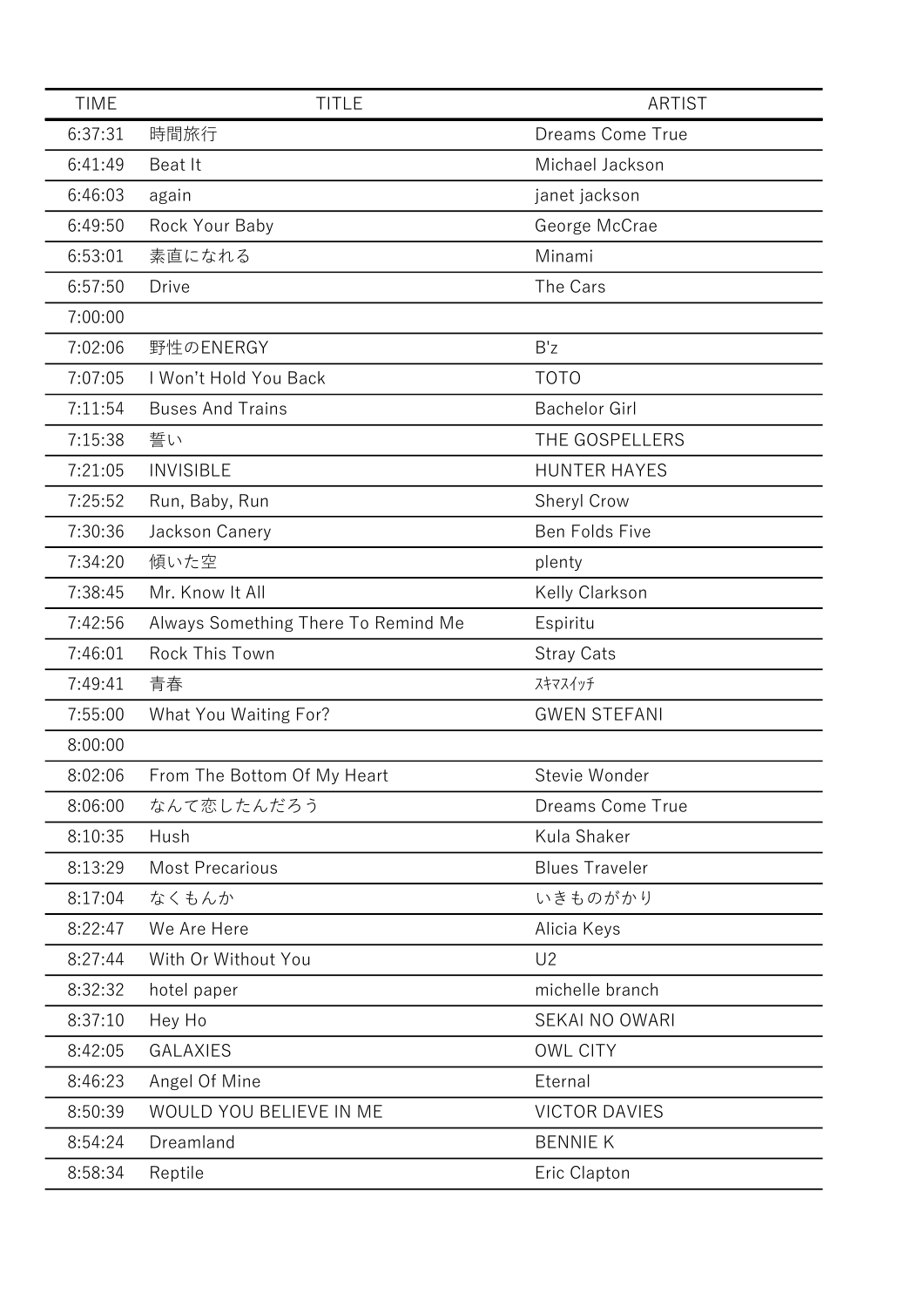| <b>TIME</b> | <b>TITLE</b>                     | <b>ARTIST</b>                                           |
|-------------|----------------------------------|---------------------------------------------------------|
| 9:00:00     |                                  |                                                         |
| 9:04:35     | <b>GOOD NEWS</b>                 | <b>ARETHA FRANKLIN</b>                                  |
| 9:09:19     | Over The Distance                | 矢井田 瞳                                                   |
| 9:13:51     | Give It Away                     | RED HOT CHILLI PEPPERS                                  |
| 9:18:35     | <b>BIG MACHINE</b>               | the goo goo dolls                                       |
| 9:21:50     | あなたがいる限り ~A WORLD TO BELIEVE IN~ | 伊藤 由奈×セリーヌ・ディオン                                         |
| 9:25:54     | Marry Me                         | Train                                                   |
| 9:29:37     | Rivers Of Babylon                | Boney M.                                                |
| 9:33:50     | Step Back In Time                | Kylie Minogue                                           |
| 9:37:17     | $\exists \text{up} \text{F}$     | People In The Box                                       |
| 9:40:37     | Superpower                       | Adam Lambert                                            |
| 9:44:09     | Sweat                            | ELISABETH WITHERS                                       |
| 9:47:09     | Flying High                      | <b>Byron Stingily</b>                                   |
| 9:51:16     | カナリア                             | <b>NIKIIE</b>                                           |
| 9:55:19     | Blue (Da Ba Dee)                 | Eiffel 65                                               |
| 12:00:00    |                                  |                                                         |
| 12:01:01    | Till The World Falls Down        | Nile Rodgers & Chic feat. Mura Masa & Cosha & Vic Mensa |
| 12:04:45    | 肌                                | 星野<br>源                                                 |
| 12:08:51    | Half on A Baby                   | R. Kelly                                                |
| 12:13:37    | <b>Bang Bang</b>                 | Jessie J + Ariana Grande + Nicki Minaj                  |
| 12:17:10    | ウェディング・ソング                       | 斉藤<br>和義                                                |
| 12:21:38    | jimmy gets high                  | daniel powter                                           |
| 12:25:26    | Tell Her About It                | <b>Billy Joel</b>                                       |
| 12:28:52    | Midnight Blue                    | Melissa Mancheater                                      |
| 12:32:52    | MirrorDance                      | androp                                                  |
| 12:36:44    | <b>Black Velvet</b>              | Alannah Myles                                           |
| 12:41:46    | <b>Talking In Your Sleep</b>     | The Romantics                                           |
| 12:45:36    | You'll Be Alright                | Pandora                                                 |
| 12:49:35    | <b>DIAMOND</b>                   | 森<br>大輔                                                 |
| 12:53:44    | Road To Zion                     | Damian "Jr. Gong" Marley Feat. Nas                      |
| 13:00:00    |                                  |                                                         |
| 13:01:00    | Impossible                       | Kanye West Feat. Twista And Keyshia Cole                |
| 13:09:40    | R & B [Chorus Only               | Be Happy!789                                            |
| 13:10:02    | (She's) Some Kind Of Wonderful   | Huey Lewis & The News                                   |
| 13:13:02    | All Need Is A Miracle '96        | Mike & The Mechanics                                    |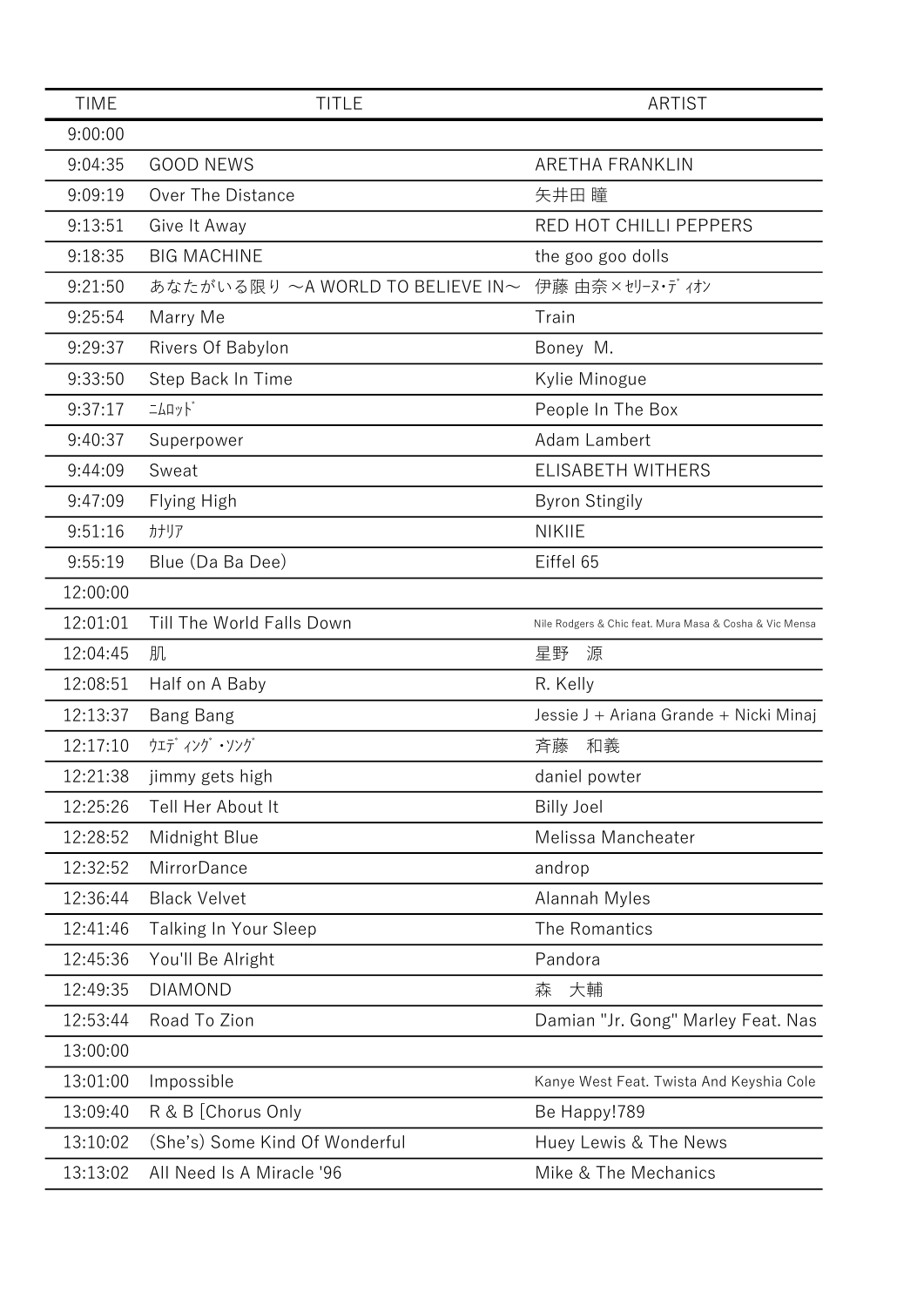| <b>TIME</b> | <b>TITLE</b>                                                           | <b>ARTIST</b>                                |
|-------------|------------------------------------------------------------------------|----------------------------------------------|
| 13:18:50    | Hello Goodbye & Hello                                                  | 熊木 杏里                                        |
| 13:23:18    | Let Me Go                                                              | Avril Lavigne Feat. Chad Kroeger             |
| 13:27:34    | JOHNNY DELUSIONAL                                                      | F.F.S                                        |
| 13:31:08    | 大好き                                                                    | 大原 櫻子                                        |
| 13:35:14    | MMM Bop                                                                | Hanson                                       |
| 13:40:01    | <b>Believe</b>                                                         | Jon Secada                                   |
| 13:44:20    | Like A Feather                                                         | Nikka Costa                                  |
| 13:48:28    | Call My Name                                                           | <b>Cool Drive Makers</b>                     |
| 13:53:06    | 21 GUNS                                                                | <b>GREEN DAY</b>                             |
| 13:58:25    | Reptile                                                                | Eric Clapton                                 |
| 15:00:00    |                                                                        |                                              |
| 15:01:01    | I'd Be Lyin'                                                           | D-SIDE                                       |
| 15:04:33    | 風になって                                                                  | 直太朗<br>森山                                    |
| 15:09:09    | Perfect 10                                                             | The Beautiful South                          |
| 15:12:44    | Don't Need The Real Thing                                              | Kandace Springs                              |
| 15:16:18    | 月のしずく                                                                  | <b>RUI</b>                                   |
| 15:21:04    | Shallow [Radio Edit]                                                   | Lady Gaga & Bradley Cooper                   |
| 15:24:57    | My Father's Eyes                                                       | Eric Clapton                                 |
| 15:30:15    | Happy Birthday                                                         | Altered Images                               |
| 15:33:34    | 僕と花                                                                    | サカナクション                                      |
| 15:37:21    | Without You I'm Nothing                                                | Ace Frehley $(I - \lambda \cdot 7\nu - \nu)$ |
| 15:41:47    | Can't Stop Loving You                                                  | Phil Collins                                 |
| 15:46:00    | THE MUSIC'S NO GOOD WITHOUT YOU                                        | <b>CHER</b>                                  |
| 15:50:51    | MATATABISTEP                                                           | $N$ $\lambda$ $\zeta$ $I$                    |
| 15:55:09    | No Hay Igual                                                           | Nelly Furtado                                |
| 16:00:00    |                                                                        |                                              |
| 16:00:15    | longer                                                                 | babyface                                     |
| 16:03:34    | 明日                                                                     | 平原<br>綾香                                     |
| 16:07:55    | Light My Fire                                                          | The Doors                                    |
| 16:15:00    | Little Diva                                                            | <b>CLEMENTINE</b>                            |
| 16:18:52    | What You Want                                                          | JUJU                                         |
| 16:22:49    | Don't Go                                                               | Skrillex, Justin Bieber & Don Toliver        |
| 16:25:45    | <b>SUBURBAN KINGHTS</b>                                                | <b>HARD-FI</b>                               |
| 16:33:01    | All In Good Time                                                       | The Whispers                                 |
| 16:37:07    | Presence Remix feat. T-Pablow, Daichi Yamamoto, NENE, BIM, KID FRESINO | STUTS & 松たか子 with 3exes                      |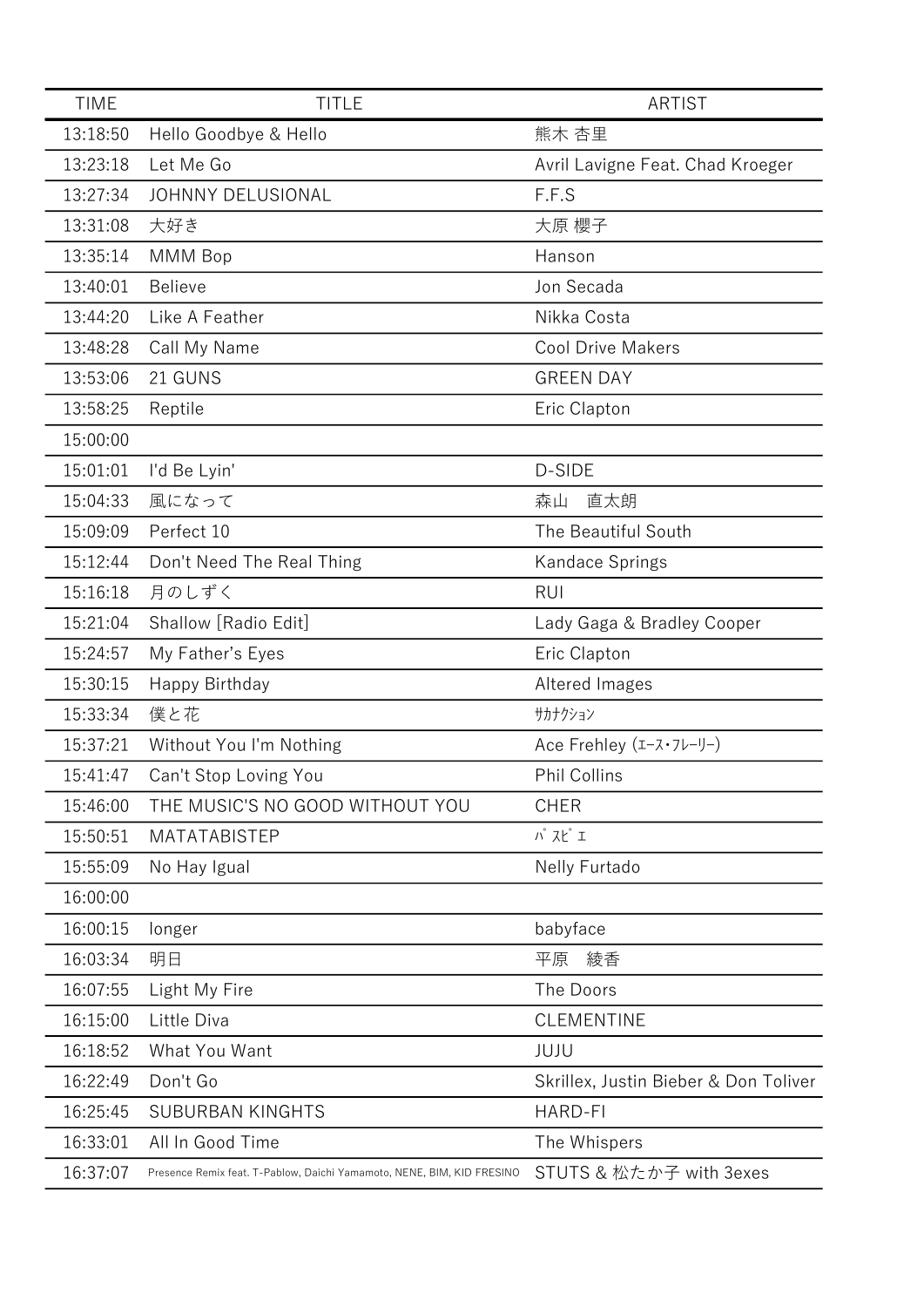| <b>TIME</b> | <b>TITLE</b>                  | <b>ARTIST</b>                          |
|-------------|-------------------------------|----------------------------------------|
| 16:42:10    | Here We Are                   | Gloria Estefan                         |
| 16:46:45    | Hero                          | Mariah Carey                           |
| 16:51:11    | シンクロ                          | 基博<br>秦                                |
| 16:55:27    | Slash Dot Dash                | <b>Fatboy Slim</b>                     |
| 16:58:21    | Venice Beech                  | Peter White                            |
| 17:00:00    |                               |                                        |
| 17:00:15    | <b>Black Coffee</b>           | <b>All Saints</b>                      |
| 17:04:56    | 衝動                            | B'z                                    |
| 17:08:24    | Carry On                      | Alexanoer O'neal                       |
| 17:13:16    | Your Song                     | Al Jarreau                             |
| 17:19:00    | Love is Everywhere            | moumoon                                |
| 17:23:24    | Rumors                        | Lizzo feat. Cardi B                    |
| 17:26:25    | THEN I WOKE UP                | CLIQUE GIRLZ                           |
| 17:31:11    | Changes                       | 2Pac                                   |
| 17:35:39    | 未完成                           | 家入け                                    |
| 17:39:51    | Didn't We Almost Have It All  | Whitney Houston                        |
| 17:44:53    | SO CLOSE TO LOVE              | <b>WENDY MOTEN</b>                     |
| 17:49:41    | Hanky Panky                   | Superfly                               |
| 17:53:26    | Jeremy                        | pearl jam                              |
| 18:00:00    |                               |                                        |
| 18:00:15    | SO IN LOVE WITH TWO           | mikaila                                |
| 18:03:41    | 心は君のもとへ                       | つじ あやの                                 |
| 18:08:26    | YOU CAN TELL ME               | <b>TOMI</b>                            |
| 18:12:38    | No One                        | Alicia Keys                            |
| 18:16:50    | 赤い靴                           | Salley                                 |
| 18:21:59    | Skate                         | Bruno Mars, Anderson .Paak, Silk Sonic |
| 18:25:30    | New Way, New Life             | Asian Dub Foundation                   |
| 18:31:11    | Don't You Love Me             | Eternal                                |
| 18:34:55    | Fall in Love Again feat. 三浦大知 | <b>KREVA</b>                           |
| 18:38:49    | Luxury: CocoCure              | Maxwell                                |
| 18:42:52    | Rainy Days And Mondays        | Carpenters                             |
| 18:46:34    | おしゃかしゃま                       | <b>RADWIMPS</b>                        |
| 18:50:19    | Maria                         | Blondie                                |
| 18:55:02    | Do You Love Me Like You Say?  | Terence Trent D'Arby                   |
| 19:00:00    |                               |                                        |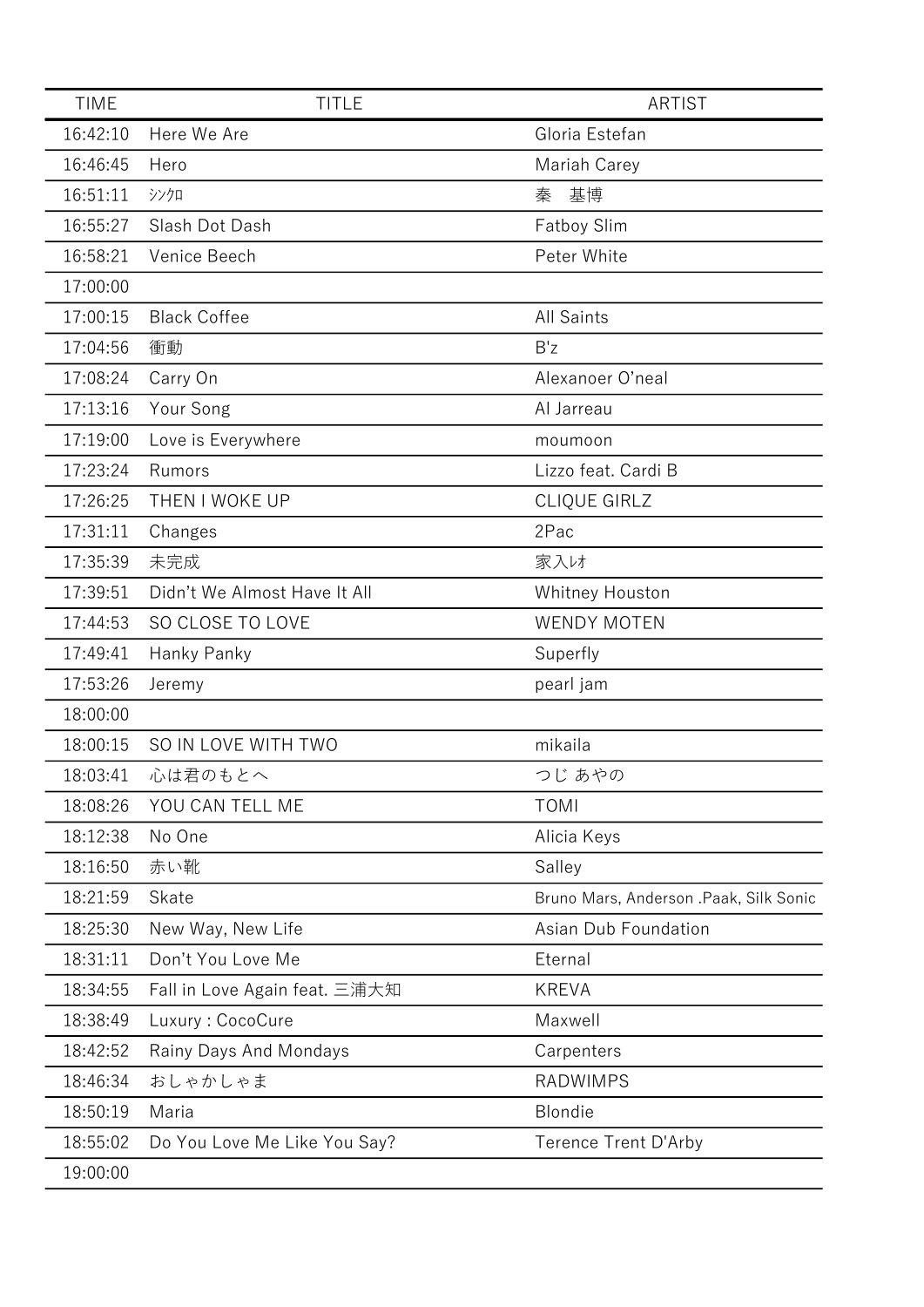| <b>TIME</b> | <b>TITLE</b>             | <b>ARTIST</b>                       |
|-------------|--------------------------|-------------------------------------|
| 19:00:15    | The Edge Of Heaven       | Wham!                               |
| 19:04:41    | 離したくはない                  | T-Bolan                             |
| 19:09:50    | Funkin' For Jamaica      | Tom Browne                          |
| 19:14:25    | Disturbia                | Rihanna                             |
| 19:18:30    | Lock On                  | YUI                                 |
| 19:22:01    | <b>Break Away</b>        | Art Garfunkel                       |
| 19:25:35    | Boom Boom Boogie         | Snow                                |
| 19:31:11    | Dead From The Waist Down | Catatonia                           |
| 19:35:11    | Yes Forever              | <b>MISIA</b>                        |
| 19:39:59    | Acquiesce                | Oasis                               |
| 19:44:25    | Anything But Down        | Sheryl Crow                         |
| 19:48:50    | 離れずに暖めて                  | Sing Like Talking                   |
| 19:54:06    | SPREAD MY WINGS          | <b>TROOP</b>                        |
| 20:00:00    |                          |                                     |
| 20:00:15    | <b>CREEP</b>             | <b>RADIOHEAD</b>                    |
| 20:04:10    | Heaven's Drive           | L'Arc-en-Ciel                       |
| 20:08:42    | Rhythm Of The Night      | DeBarge                             |
| 20:12:32    | Foolish                  | Ashanti                             |
| 20:16:27    | Ah Yeah!!                | スキマスイッチ                             |
| 20:21:30    | Jet                      | Paul McCartney & Wings              |
| 20:25:45    | The Thank You Song       | Sister Sledge                       |
| 20:31:11    | Kowalski                 | <b>Primal Scream</b>                |
| 20:36:57    | マインド トラベル                | <b>Bird</b>                         |
| 20:43:55    | Look At Me               | Geri Halliwell                      |
| 20:47:14    | The Real World           | Jesus Jones                         |
| 20:50:27    | ボディ・スペ シャル               | SOUTHERN ALL STARS                  |
| 20:54:02    | Computer Love            | ZAPP                                |
| 21:00:00    |                          |                                     |
| 21:00:10    | Will You Still Love Me?  | Chicago                             |
| 21:05:55    | 冷たいキス                    | <b>ICE BOX</b>                      |
| 21:10:59    | Do Ya Wanna Funk         | <b>Sylvester With Patric Cowley</b> |
| 21:14:29    | Just Fine                | Mary J. Blige                       |
| 21:18:53    | アルペジオ (きっと魔法のトンネルの先)     | 小沢 健二                               |
| 21:22:28    | Jesus Is Just Alright    | The Doobie Brothers                 |
| 21:27:09    | Trouble                  | Shampoo                             |